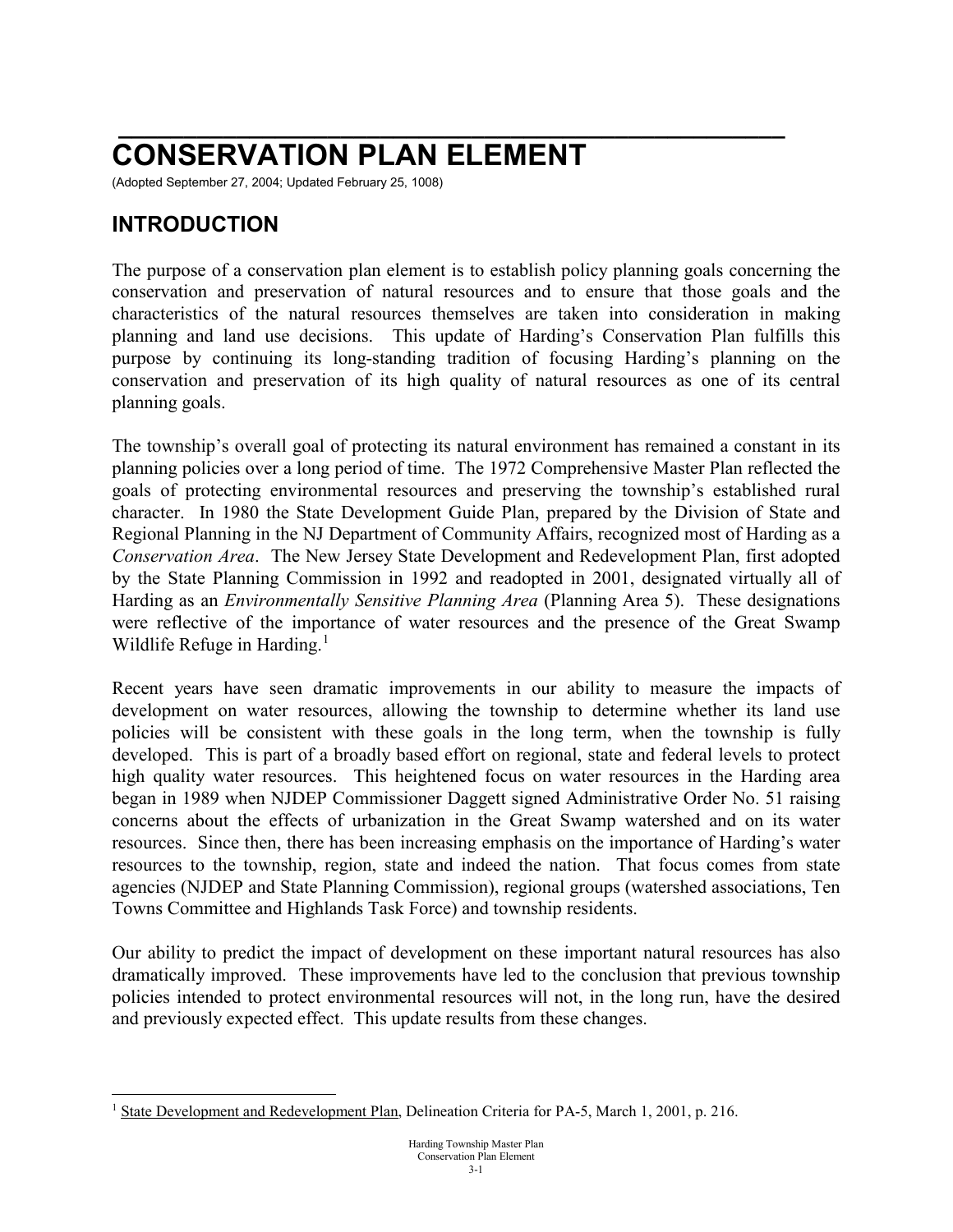## **CONSERVATION OBJECTIVES**

The following objectives should be taken into consideration in the formulation of all of Harding Township's planning policies:

- 1. **Protect the quality and quantity of water resources in the township.** The high quality of Harding's groundwater and surface water resources are of critical importance to the township, region and state and should be protected from degradation. This objective is the overriding concern of this plan.
- 2. **Protect the environmental quality of the Great Swamp National Wildlife Refuge.** Harding's uniquely close relationship with the Refuge imposes a special responsibility for protecting the Refuge from the direct and indirect effects of development.
- 3. **Promote sustainable levels of development.** Development densities and intensities should be consistent with the ability of the natural resources to sustain them without compromising the environmental goals of this plan.
- 4. **Preserve woodlands and specimen trees.** Harding contains significant woodlands and specimen trees that should be preserved because they contribute importantly to environmental quality and the rural character of the township.
- 5. **Create and preserve greenway corridors especially along streams of high water quality.**  Corridors of natural vegetation should be promoted, especially along streams, because they are vital to their environmental quality. They protect streams, which are especially sensitive to the effects of development and provide wildlife with healthier habitats.
- 6. **Control deer overpopulation.** Deer overpopulation should be reduced because it is harmful to environmental quality over the long run due to its destructive impact on natural vegetation.
- 7. **Control the introduction and spread of invasive plant species.** Aggressively spreading plant species that are not native to Harding should be controlled to minimize damage to native species and to the native ecology in general.

# **SIGNIFICANT EVENTS IN CONSERVATION**

Harding has a history of conservation planning spanning nearly half a century. An even longer time span is evident recognizing the establishment of Morristown National Historical Park in the 1930s as an early step in open space preservation. Over the last 25 years there has been increasing local, regional and statewide concern about damage to environmental resources and the consequences of suburban sprawl.

Following are the significant events relating to conservation planning in Harding, commencing with the creation of the Great Swamp National Wildlife Refuge and leading up to the adoption of this updated Conservation Plan element.

**1960:** The Great Swamp National Wildlife Refuge is created; about half of its 7,300 acres are located within Harding Township.

**1968:** The Harding Township Environmental Commission is created with an original focus to undertake research and studies documenting the township's natural resources.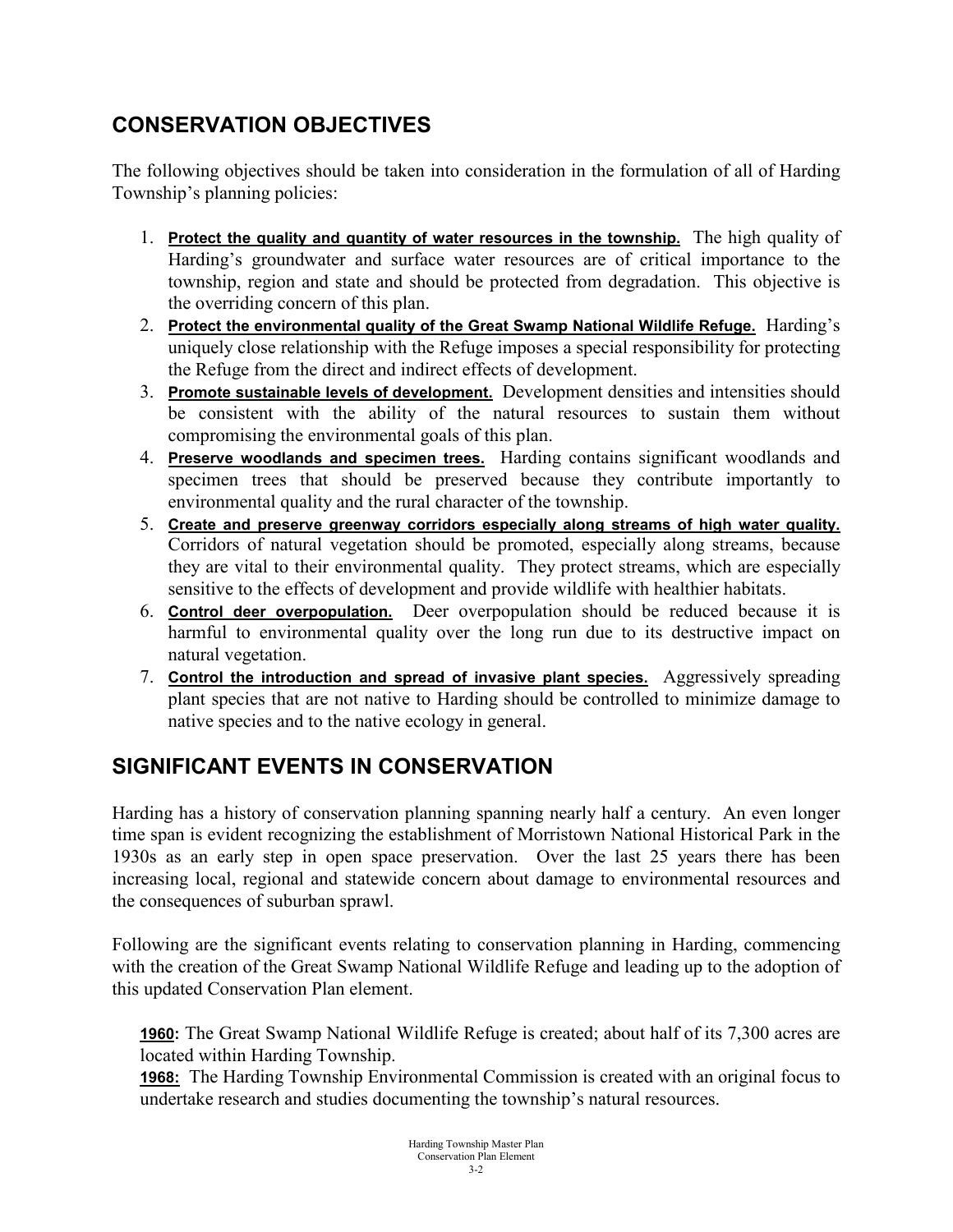**1976:** The first Natural Resources Inventory is prepared by the Environmental Commission to serve as a resource for the township's Planning Board, Board of Adjustment and Township Committee.

**1980:** The State Development Guide Plan designates most of Harding as a *Conservation Area*.

**1984:** NJDEP sponsors a major environmental study of the Great Swamp (Great Swamp Hydrology Study), which finds that development in its tributary drainage basin is damaging its sensitive ecosystem.

**1989:** NJDEP Commissioner Daggett signs Administrative Order # 51 creating the Great Swamp Watershed Advisory Committee, which in 1993 publishes a comprehensive report on the threats to the ecology of the Great Swamp, especially from upstream development in municipalities within the watershed.

**1990:** A new Conservation Plan is adopted by the Planning Board. This continued the longstanding commitment to conservation planning reflected in the Conservation Plan elements of the 1972 and 1984 Master Plans. Also in 1990, the Harding Land Trust is formed by local citizens as a nonprofit organization to acquire, by gift, bequest or purchase, real property or easements for conservation purposes. By 2004, the Trust acquires an interest in hundreds of acres of land in strategic locations around the township, contributing significantly to Harding's rural character, environmental protection, through a program of proactive open space preservation.

**1992:** The New Jersey State Development and Redevelopment Plan is first adopted. Most of Harding is designated in the *Environmentally Sensitive Planning Area* reflecting its low intensity development pattern, high quality water resources, and position relative to the Great Swamp.

**1995:** The Ten Towns Great Swamp Watershed Committee is created by inter-municipal agreement as an advisory body made up of representatives of municipalities in the Great Swamp watershed. Its mandate is to recommend land use policies designed to protect the fragile environment of the Great Swamp, especially land use policies affecting stormwater runoff from upstream communities in the watershed.

**1996:** Harding voters pass a non-binding referendum recommending that the Township Committee establish an Open Space Trust Fund through dedicated tax revenues to finance the acquisition of land and easements for the preservation of open space. In establishing the fund, the Township Committee firmly commits the township to a permanent open space preservation program and stewardship role in protecting the township's environmental resources. By 2004, the township considers a second increase in the open space tax to further enhance the potential funds available for land acquisition.

**1997:** Almost all of Harding Township<sup>[2](#page-2-0)</sup> is designated a *Special Area* by the New Jersey Site Improvement Advisory Board. This permits the use of special residential site improvement standards more compatible with Harding's rural development pattern, to reduce impervious coverage, and to help lessen the impact of development on the Great Swamp.

**2003:** An updated Environmental Resources Inventory is adopted by the Planning Board as a component of the Master Plan. It documents the importance and sensitivity of the township's water and other natural resources.

<span id="page-2-0"></span><sup>&</sup>lt;sup>2</sup> The portion of Harding within the Great Swamp Watershed, which includes almost the entire township, was included in the Special Area designation.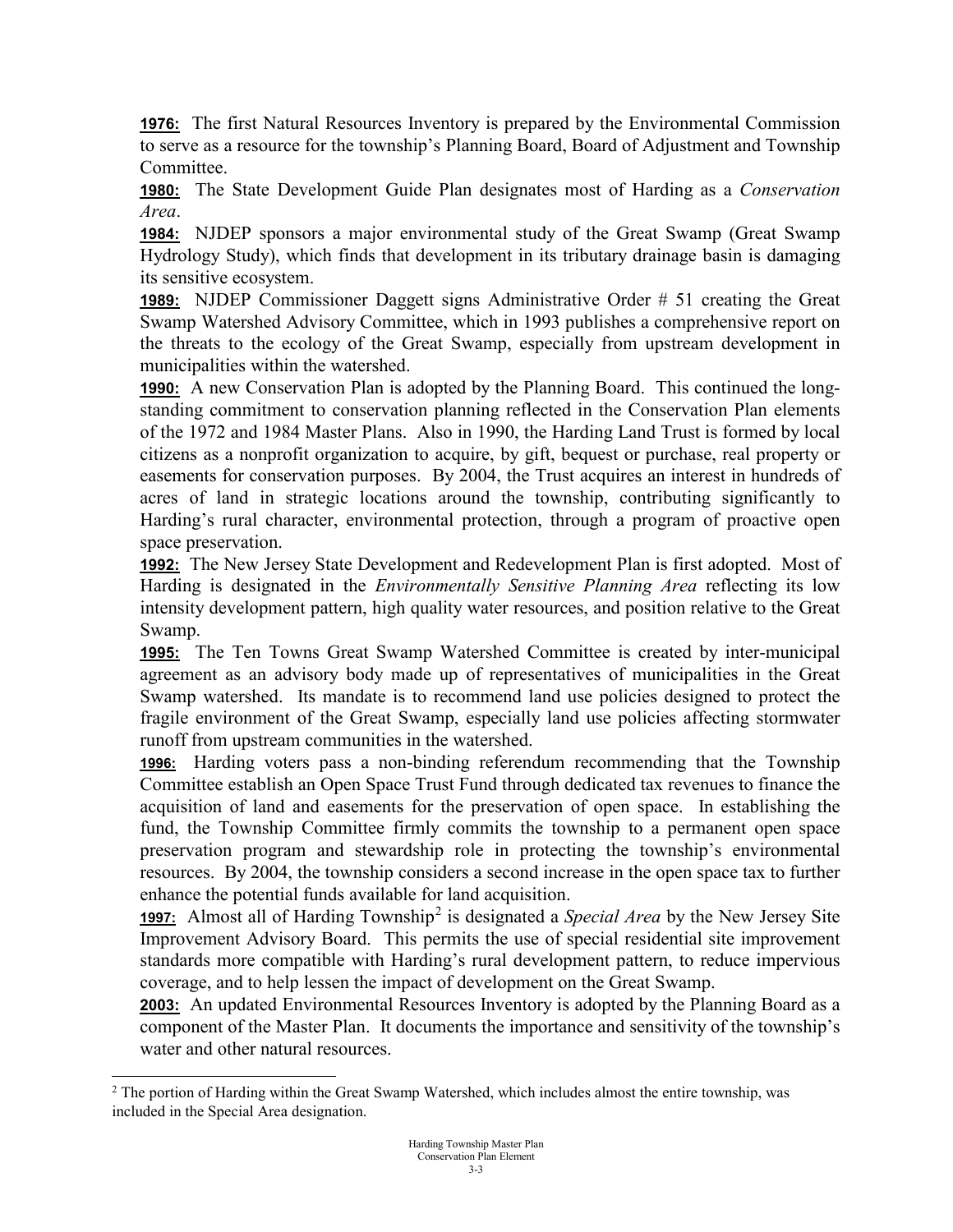**2004:** A carrying capacity analysis of Harding's soils is conducted. The study recommends low-density development in areas where on-site wastewater disposal systems are required and suggests an examination of the township's zoning to ensure that its planning policies promote sustainable development. Also in 2004, the New Jersey Legislature enacts the Highlands Water Protection and Planning Act, which establishes a core *preservation area* buffered by a *planning area* and broad new land use policies intended to protect the state's critical water resources. Under the legislation, Harding is designated within the *planning area* of the Highlands Region.

### **PROTECTION OF WATER RESOURCES**

### **The Great Swamp**

The Great Swamp National Wildlife Refuge is a 7,700-acre area administered by the US Department of Interior. Over 3,600 acres of the Refuge are included in the National Wilderness Preservation System. About 3,600 acres of the Refuge is located within Harding Township. The value of the Great Swamp as a wildlife refuge is greatly dependent upon the quality of water flowing into it. Land use and development in the watershed have direct and significant impact on the Refuge. Harding, in particular, has a special responsibility to protect the Refuge since so much of it lies within the township and because Harding comprises a significant portion of the Great Swamp watershed.

As early as l975, a surface water study prepared by graduate students at the University of Pennsylvania concluded that water quality in the Great Swamp watershed was declining as a result of upstream development density and intensity. Flash flooding had already become a problem at sites where more intense urbanization had already intensified runoff. The study states that:

"Water quality for the watershed as a whole has been declining rapidly as revealed by twelve month moving averages since 1963 for chloride, dissolved oxygen, nitrate and ammonia at Millington Gorge. Point sources are numerous. Treated sewage effluent and inappropriately located septic systems are major sources of contamination. Silt, urban runoff and channelization also have impacted the aquatic system. The capacity of some streams flowing through the upland and wilderness area to assimilate waste is already exceeded especially during low flows. In the absence of immediate action to limit density, the decline in water quality will continue and become increasingly irreversible."[3](#page-3-0)

In the 1980s the US Fish and Wildlife Service studied the effects of development on the Swamp and determined that:

<span id="page-3-0"></span><sup>&</sup>lt;sup>3</sup> Surface Water Resources of the Great Swamp Watershed New Jersey - An Environmental Basis for Planning Growth; David A. Guillaudeu, Eric M. Moye and Stephen B. Syz; University of Pennsylvania, Department of Landscape Architecture and Regional Planning, 1975.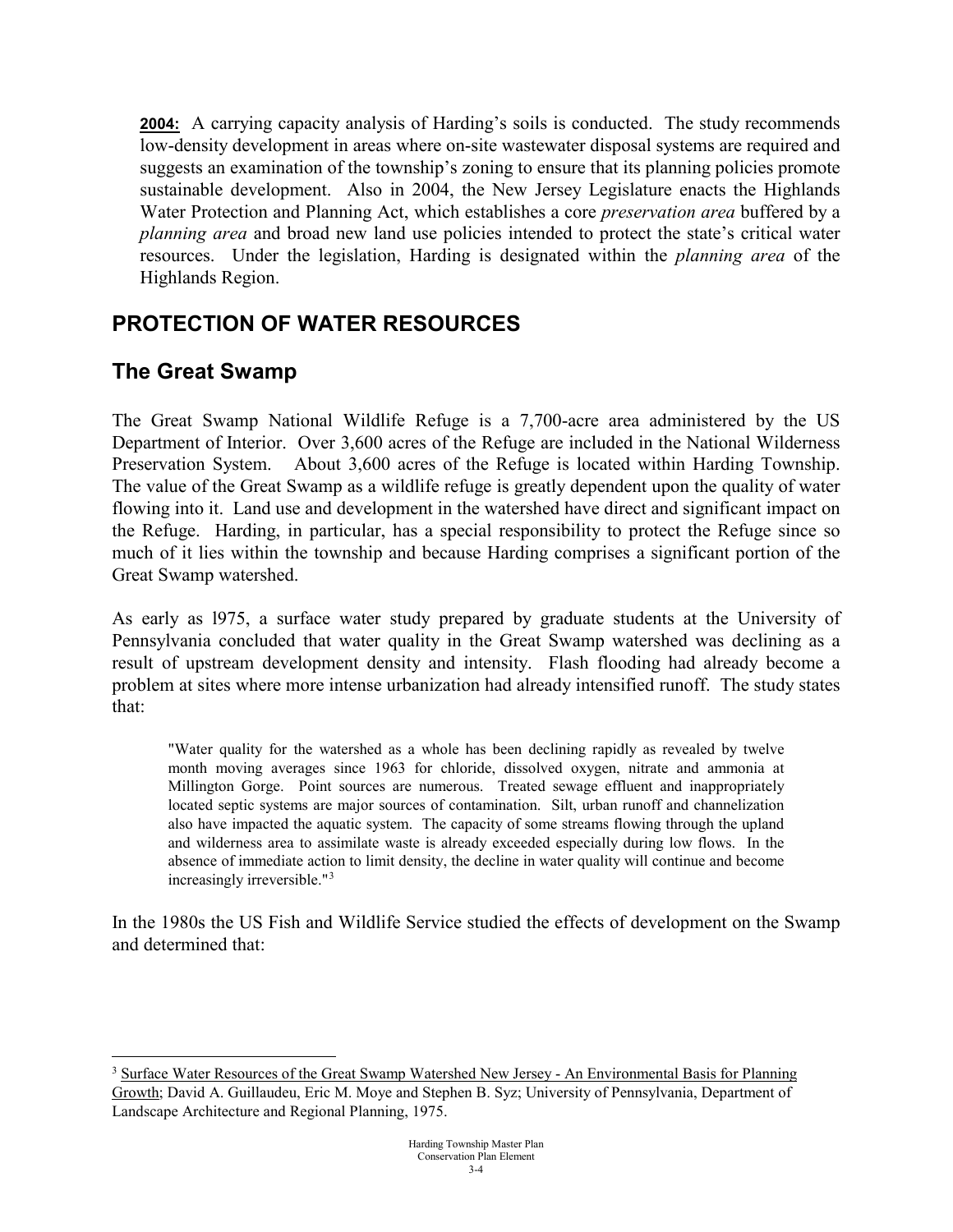"The (Great Swamp) watershed is being increasingly developed for residential, commercial and industrial purposes. Approximately l,600 acres of wildlife habitat were lost in the watershed between 1961 and 1980."[4](#page-4-0)

In 1984, a hydrology study was prepared by the US Fish and Wildlife Service and Morris County Soil Conservation District with the US Soil Conservation Service assisting, in connection with the master planning process for the Refuge. The study examined the Master Plans of the municipalities comprising the Great Swamp watershed and determined that continued growth as outlined in local Master Plans and zoning would have negative impacts upon the Great Swamp.

"Upstream development has hastened hydrologic changes and water quality degradation in the Swamp. Increased silt loads, higher floods, greater pollution loads, quicker peak flows, and smaller low flow characteristics are common to urbanizing areas. These changes have damaged and continue to impair the ecological vitality of the Swamp throughout the Refuge, especially in the Wilderness Area where there are no water management facilities and little federally-owned buffer zones for construction of facilities to mitigate these effects."[5](#page-4-1)

In 1993, the Great Swamp Watershed Advisory Committee issued its Final Report to the NJDEP. It documented the Committee's findings about the impact of upstream development on the Great Swamp and made recommendations for mitigation, including recommendations to the watershed's municipalities to institute land use regulations designed to better protect the Refuge. This led to the creation, in 1995, of the Ten Towns Great Swamp Watershed Committee (the Ten Towns Committee) made up of representatives of the towns in the watershed. Its purpose was to create a Great Swamp Watershed Management Plan (accomplished in1997) and recommend implementing ordinances. Harding Township has adopted environmental ordinances consistent with the recommendations of the Ten Towns Committee. The water quality of the streams entering the Great Swamp is being monitored by the Great Swamp Watershed Association with the assistance of Harding Township staff.

In 2002, the Ten Towns Committee completed a four-year study<sup>[6](#page-4-2)</sup> that included measuring nitrate levels in five streams during baseflow and stormflow conditions. The results of the study with respect to nitrate concentrations are presented in the table below.<sup>[7](#page-4-3)</sup> Consistent with New Jersey Water Quality Standards the Committee concurred with the mandated anti-degradation policy with respect to Category One waters and recommended a similar policy for other waterways throughout the watershed.

<span id="page-4-0"></span><sup>&</sup>lt;sup>4</sup> Final Environmental Impact Statement, Master Plan-Great Swamp National Wildlife Refuge, US Fish and Wildlife Service, 1987.

<span id="page-4-1"></span><sup>5</sup> Hydrology Study, Great Swamp National Wildlife Refuge, US Fish and Wildlife Service, August 1984.

<span id="page-4-2"></span><sup>6</sup> Water Quality Standards for the Great Swamp Watershed; Ten Towns Great Swamp Watershed Management Committee; June 2002.

<span id="page-4-3"></span><sup>&</sup>lt;sup>7</sup> The table for this section was compiled by Garry Annibal, Harding Township Health Administrator.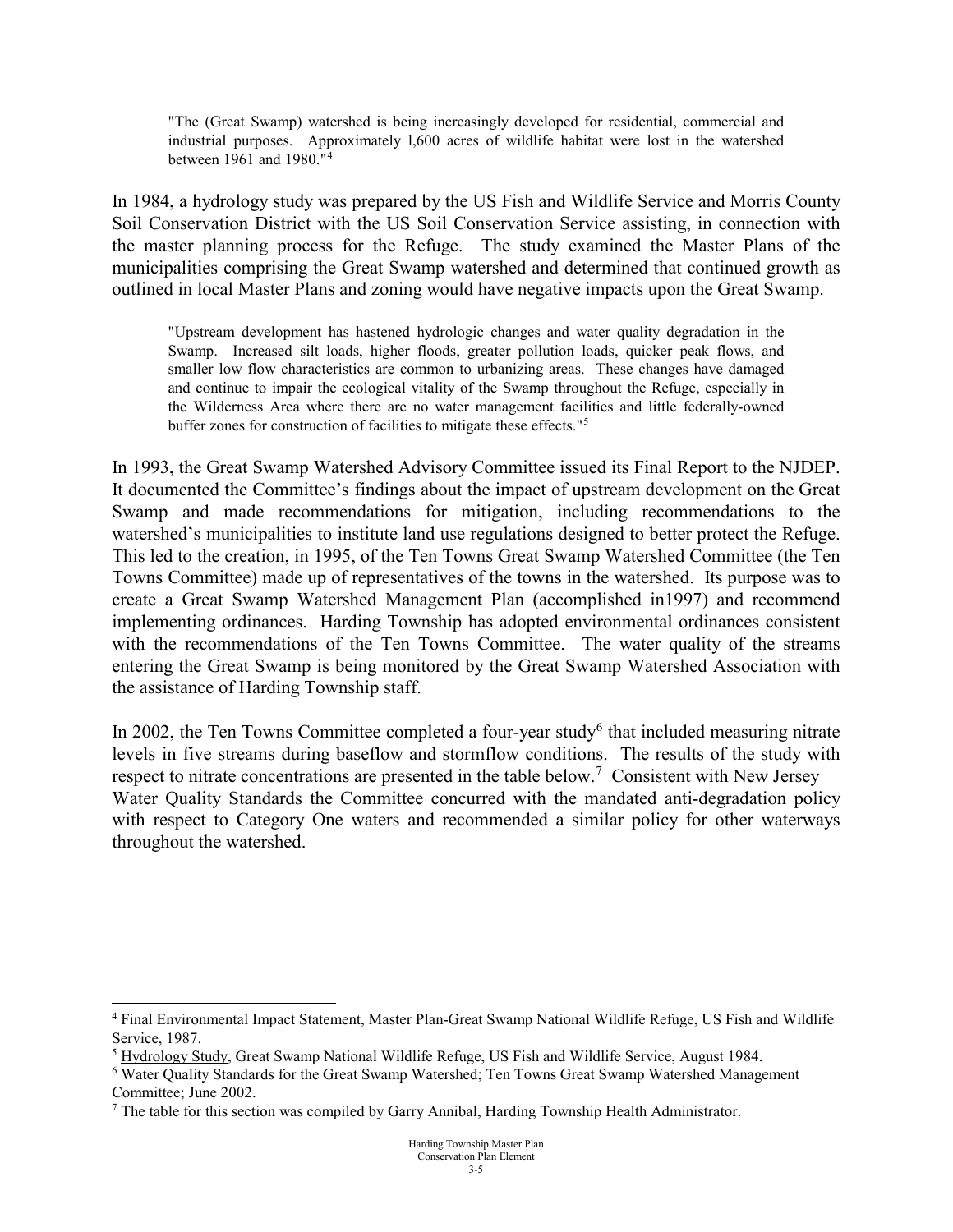| Stream             | Average       | Range of        | Average of    | Range of       |
|--------------------|---------------|-----------------|---------------|----------------|
|                    | Baseflow      | Baseflow        | Stormflow     | Stormflow      |
|                    | Concentration | Concentrations  | Concentration | Concentrations |
| <b>Black Brook</b> | 0.13          | $< 0.01 - 0.42$ | 0.38          | $0.09 - 1.11$  |
| Loantaka Brook     | 6.67          | $2.9 - 8.89$    | 1.63          | $0.69 - 3.36$  |
| <b>Great Brook</b> | 0.51          | $0.08 - 0.92$   | 1.01          | $0.56 - 2.36$  |
| Primrose Brook     | 0.40          | $0.17 - 0.58$   | 1.06          | $0.19 - 3.86$  |
| Passaic River      | 0.26          | $0.04 - 0.68$   | 0.64          | $0.22 - 1.21$  |

Results are mg/l of nitrate-nitrogen

#### **NJDEP Surface Water Classification System**

Figure 12, Stream Classifications map, illustrates the classification of all streams and surface waters in Harding according to the NJDEP surface water classification system. Approximately 44 miles of streams are present within the township. Of this figure approximately 17 miles (39%) of the aggregate stream length is classified as  $FW2-NT (C1)$ , 7.2 miles (16%) as  $FW2-TP$ (C1), 2.8 miles (6%) as FW2-TP, and 17 miles (39%) as FW2-NT. The Category One classification applies to 55% of aggregate stream length in the Township and all of the streams within the Great Swamp.<sup>[8](#page-5-0)</sup> The majority of streams located within the township are of exceptional environmental value. In particular, the 2002 Ten Towns Committee monitoring report<sup>[9](#page-5-1)</sup> concluded: "both Primrose Brook and the Passaic River have good baseflow water quality and represent baseflow reference conditions for the watershed." The surface water classifications defined in N.J.A.C. 7:9B follow.<sup>[10](#page-5-2)</sup> In connection with the protection of surface water quality, the Category One waters are of utmost importance.

 $FW$  – The general surface water classification applied to fresh waters.</u>

FW1 – Those fresh waters, as designated by N.J.A.C. 7:9B-1.15(h) Table 6, that are to be maintained in their natural state of quality (set aside for posterity) and not subjected to any man-made wastewater discharges or increases in runoff from anthropogenic activities. These waters are set aside for posterity because of their clarity, color, scenic setting, other characteristics of aesthetic value, unique ecological significance, exceptional recreational significance, exceptional water supply significance, or exceptional fisheries resource(s).

FW2 – The general surface water classification applied to those fresh waters that are not designated as FW1 or Pinelands Waters.

NT – Non-trout waters: fresh waters that have not been designated in N.J.A.C. 7:9B-1.15 (b) through (h) as trout production or trout maintenance. These waters are generally not suitable for trout because of their physical, chemical, or biological characteristics, but are suitable for a wide variety of other fish species.

TM – Trout maintenance: waters designated in N.J.A.C. 7:9B-1.15(b) through (g) for the support of trout throughout the year.

<span id="page-5-0"></span> <sup>8</sup> Hydrogeologic Evaluation, Nitrate Based Carrying Capacity Assessment, Harding Township, Morris County, NJ, Maser Consulting, March 18, 2004.

<span id="page-5-1"></span><sup>9</sup> Water Quality Standards for the Great Swamp Watershed; Ten Towns Great Swamp Watershed Management Committee; June 2002.

<span id="page-5-2"></span> $10$  This material is excerpted from: Hydrogeologic Evaluation, Nitrate Based Carrying Capacity Assessment, Harding Township, Morris County, NJ, Maser Consulting, March 18, 2004.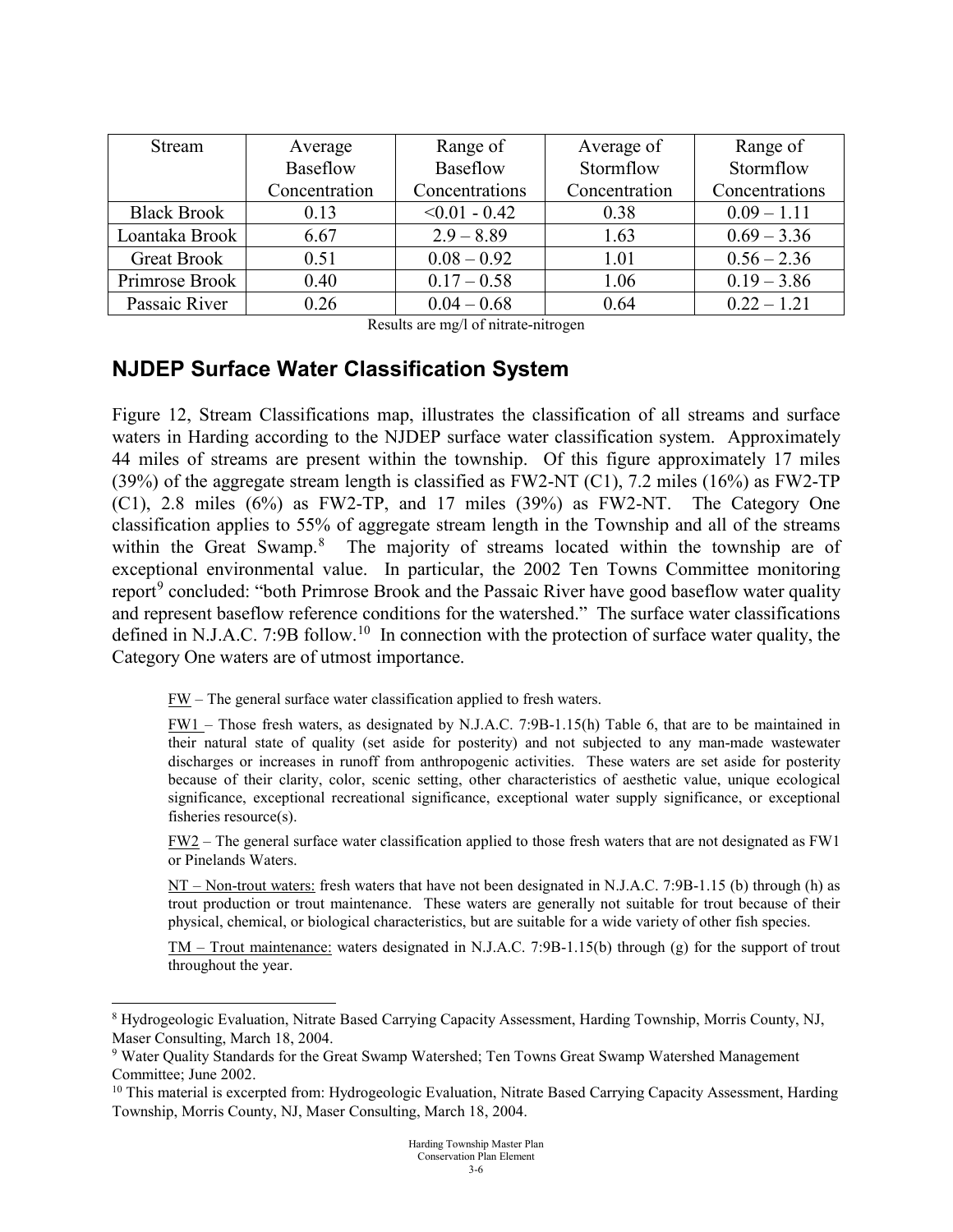$TP -$ **TP** $– Trout production: N.J.A.C. 7:9B-1.15(b) through (g) for use by trout for spawning or nursery purposes$ during their first summer.

C1 – Category One waters: those waters designated in the tables N.J.A.C. 7:9B-1.15(c) through (h), for purposes of implementing the antidegradation policies set forth at N.J.A.C. 7:9B-1.5(d), for protection from measurable changes in water quality characteristics because of their clarity, color, scenic setting, other characteristics of aesthetic value, exceptional ecological significance, exceptional recreational significance, exceptional water supply significance, or exceptional fisheries resource(s). These waters may include, but are not limited to:

- 1. Waters originating wholly within Federal, interstate, State, county, or municipal parks, forests, fish and wildlife lands, and other special holdings that have not been designated as FW1 in N.J.A.C. 7:9B-1.15(h) Table 6;
- 2. Waters classified in N.J.A.C. 7:9B-1.15(c) through (g) as FW2 trout production waters and their tributaries;
- 3. Surface waters classified in this subchapter as FW2 trout maintenance or FW2 nontrout that are upstream of waters classified in this subchapter as FW2 trout production;
- 4. Shellfish waters of exceptional resource value; or
- 5. Other waters and their tributaries that flow through, or border, Federal, State, county, or municipal parks, forests, fish and wildlife lands, and other special holdings.

### **Protection of Surface Water Quality**

Pollutants from specific sources discharged directly into a waterway are known as "point source" pollutants and, depending upon the amount of discharge, are regulated by the state under the New Jersey Pollutant Discharge Elimination System (NJPDES) permit program. An example of this source of regulated activity is the Woodland Avenue Sewage Treatment Plant, which discharges into the Loantaka Brook in Morris Township. While there may not be a large number of regulated point source discharges within Harding, the township is concerned about the long-term negative impacts on discharges to waterways that lead to the Great Swamp.

"Nonpoint" sources of pollution are a major source of concern in Harding. These include stormwater runoff from paved or other impervious areas, which contain a variety of pollutants, older buildings that are not fitted with roof drain dry wells, construction sites causing soil erosion, pesticides and fertilizers from residential lawns, and nitrate loading from septic systems. These sources of pollution are difficult to control and add to the degradation of stream water quality.

Changing patterns of development in the township are increasing the impacts on surface water quality from nonpoint sources of pollution. Traditionally in Harding, very large dwellings were located on very large properties with substantial areas left in their natural state. This helped to mitigate the impact of development on water resources. Increasingly, very large homes are being constructed on relatively modest sized lots with extensive site improvements and high maintenance landscaping. This has increased the relative intensity of development, and the potential for nonpoint sources of pollution.

The protection of the quality of Harding's surface waters has been a primary focus of Harding's planning for decades and should continue to be so. The township's land use and development regulations should continue to be designed to protect the water quality of all streams to ensure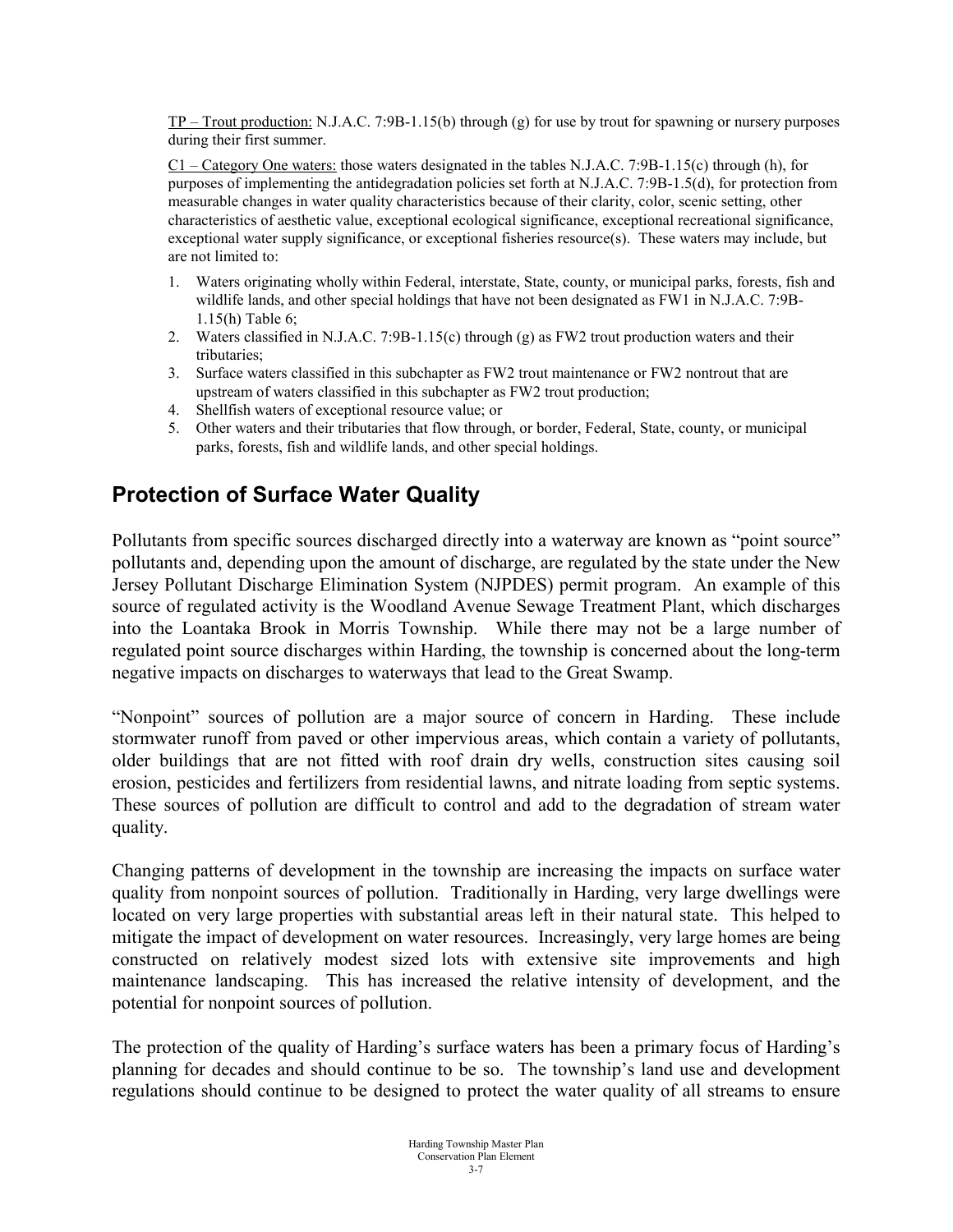that there will be no degradation as future development continues to occur. Under the Special Area designation approved by the state, the township has implemented an ordinance that requires a "no net increase" in the rate of flow or volume of stormwater to achieve these goals and mitigate stormwater impacts.

### **Protection of Groundwater Quality: Carrying Capacity Analysis**

About 75% of Harding's citizens are dependent upon individual wells, but most of the township is located within Triassic basalt, shale and sandstone geologic formations, which have low water bearing capabilities. In addition, all of Harding is located within the aquifer recharge zone of the Buried Valley Aquifer system, where rainfall replenishes the groundwater. In 1980 the Administrator of the U.S. Department of Environmental Protection determined under the provisions of the Safe Drinking Water Act that the Buried Valley Aquifer system was a "sole source aquifer" because the aquifer, "if contaminated would create a significant hazard to public health."

For these reasons, the protection of groundwater quality is an important planning goal for Harding. The intensity and density of development in the township directly affects its groundwater quality because its citizens are also largely dependent upon individual septic systems for wastewater disposal. Every septic disposal system degrades groundwater quality to some extent, even when functioning properly. The impact of each individual system is small, but collectively they can have significant impacts if the density of development is greater than the ability of the land to dilute contaminants to safe levels.

The New Jersey State Development and Redevelopment Plan (State Plan) recommends the use of capacity-based analyses in making land use decisions in areas such as Harding that are designated as environmentally sensitive*.* The State Plan defines *capacity analysis* as "determining and evaluating the capacity of natural, infrastructure, social, and fiscal, systems to define the carrying capacity for existing development and future growth of a community or region." It defines *carrying capacity* as "the optimum demand for system sustainability or the maximum demand a system can support without serious compromise or collapse."<sup>[11](#page-7-0)</sup> In 2003 the township was awarded a "Smart Growth Grant" from the Association of New Jersey Environmental Commissions to undertake a carrying capacity analysis of the soils in areas dependent upon septic systems. Maser Consulting Engineers undertook the analysis utilizing the model described below.

The carrying capacity of an area dependent upon individual sewage disposal systems and private wells can be assessed by utilizing a "nitrate dilution model." In 1978 the Trela-Douglas Nitrate Dilution Model<sup>[12](#page-7-1)</sup> was developed to assess the impact of septic system discharges on groundwater in the Pinelands and it has been used for such evaluations throughout New Jersey since that time. The model uses nitrate levels in groundwater as the key indicator of overall quality and predicts

<span id="page-7-0"></span> <sup>11</sup> New Jersey State Development and Redevelopment Plan, pp. 318-319.

<span id="page-7-1"></span><sup>&</sup>lt;sup>12</sup> "Soils, Septic Systems and Carrying Capacity in the New Jersey Pine Barrens," First Annual Pine Barrens Research Conference, Atlantic City, New Jersey, Trela, J.J., and Douglas, L.A., May 22, 1978.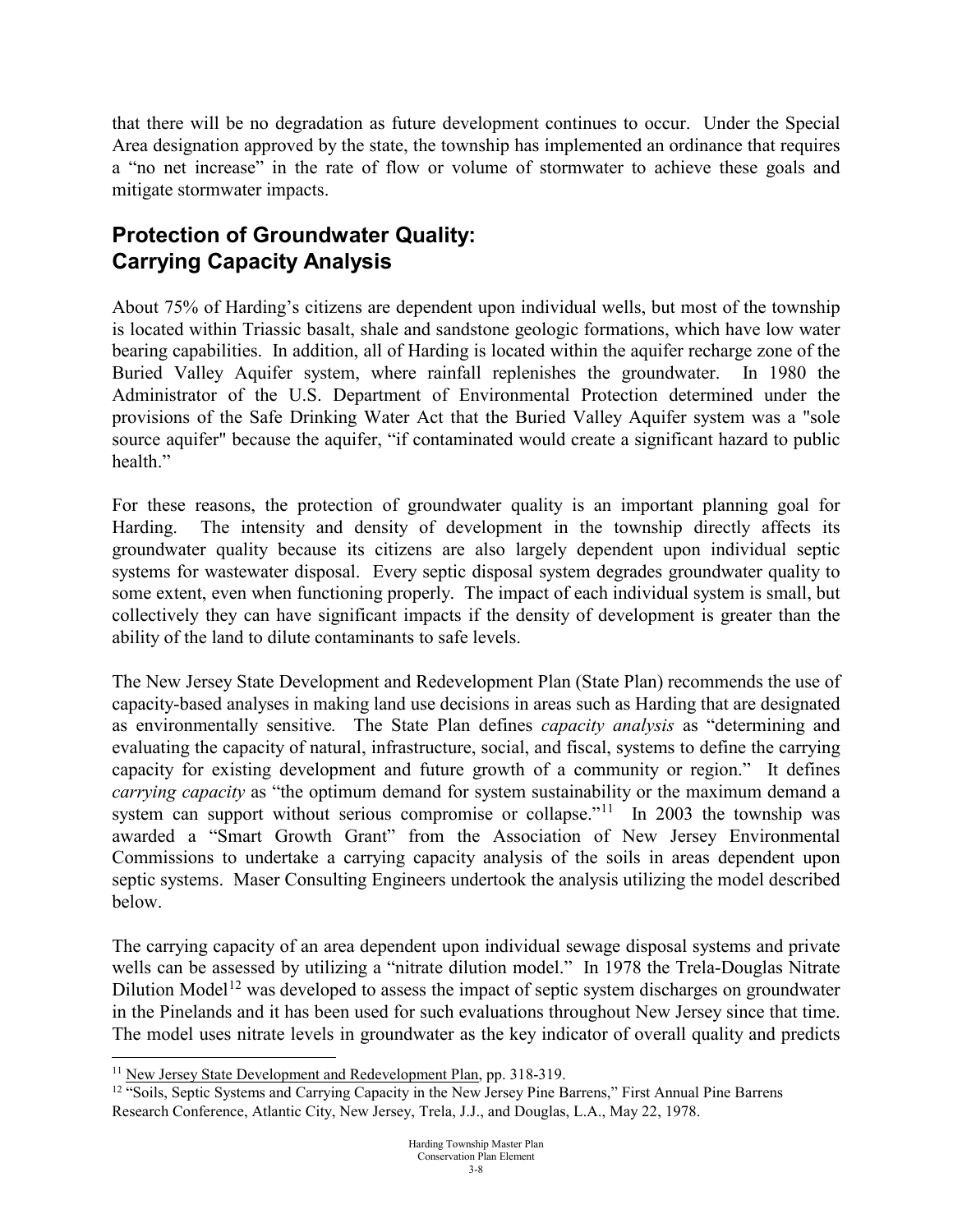nitrate levels for any given amount of development on a regional basis based upon septic system discharges. Regulatory programs designed to prevent groundwater pollution from septic tank effluent frequently use nitrate concentrations in groundwater as an indicator of overall groundwater quality and as a measure of compliance due to the predominantly anthropogenic sources of nitrate.

In 1993 the New Jersey Geological Survey (NJGS) published *A Method for Evaluating Ground-Water-Recharge Areas in New Jersey* <sup>[13](#page-8-0)</sup> to estimate groundwater recharge based on climate, soils and land uses. The Trela-Douglas Nitrate Dilution Model has been adapted by the NJGS to incorporate the recharge method. Version 5 of the model, drafted by the NJGS in 2002, is known as *A Recharge-Based Nitrate Dilution Model for New Jersey*.

Key to the use of the model is establishing a target nitrate level. As a result of the potential health impacts of excess nitrate in drinking water (e.g. methemoglobinemia) the US Environmental Protection Agency has set a maximum contaminant level of 10 mg/l for nitrate in potable water supplies. Similarly, the NJDEP has instituted nitrate groundwater quality criteria of 10 mg/l for class IIA aquifers such as those underlying the township. Because this level results in public health hazards, it is important to set the nitrate target for the model at an appropriate lower level to avoid groundwater degradation that could result in public health risks. The general statewide target used by NJDEP is 5.2 mg/l. However, it is reasonable to adjust the target in areas containing sensitive environmental resources and existing high quality water resources such as those in Harding in view of the NJDEP's antidegradation policies for Category One waters.

A target nitrate level of 2.0 mg/l was recommended by Maser Consulting in its carrying capacity analysis as an appropriate level for Harding Township in consideration of its high quality water resources, its location with respect to the Great Swamp and its goals to protect water quality. This is the same standard that NJDEP applies to the surface waters of the New Jersey Pinelands. The Maser report states:

NJDEP recommends that the selection of a target nitrate concentration should be a function of relevant water resource policies and standards and, furthermore, that this selection should include a "safety factor" to account for the limiting assumptions within the Version 5 Model…A target nitrate concentration of 2.0 mg/l was selected for use in the nitrate dilution calculations. This decision was based on the exceptional value of the surface waters located within the Township and the Township's desire to protect both surface water and groundwater. [14](#page-8-1)

The Harding Township Health Department has concurred with the target nitrate level of 2.0 mg/l in connection with the carrying capacity analysis, based on the high quality of streams in Harding and the anti-degradation policy recommended by the Ten Towns Committee and NJDEP for Category One waters.

<span id="page-8-0"></span><sup>&</sup>lt;sup>13</sup> New Jersey Geological Survey Report GSR-32, A Method for Evaluating Ground-Water-Recharge Areas in New Jersey, Emmanuel G. Charles et al., 1993.

<span id="page-8-1"></span><sup>&</sup>lt;sup>14</sup> Hydrogeologic Evaluation, Nitrate Based Carrying Capacity Assessment, Harding Township, Morris County, NJ, Maser Consulting, March 18, 2004.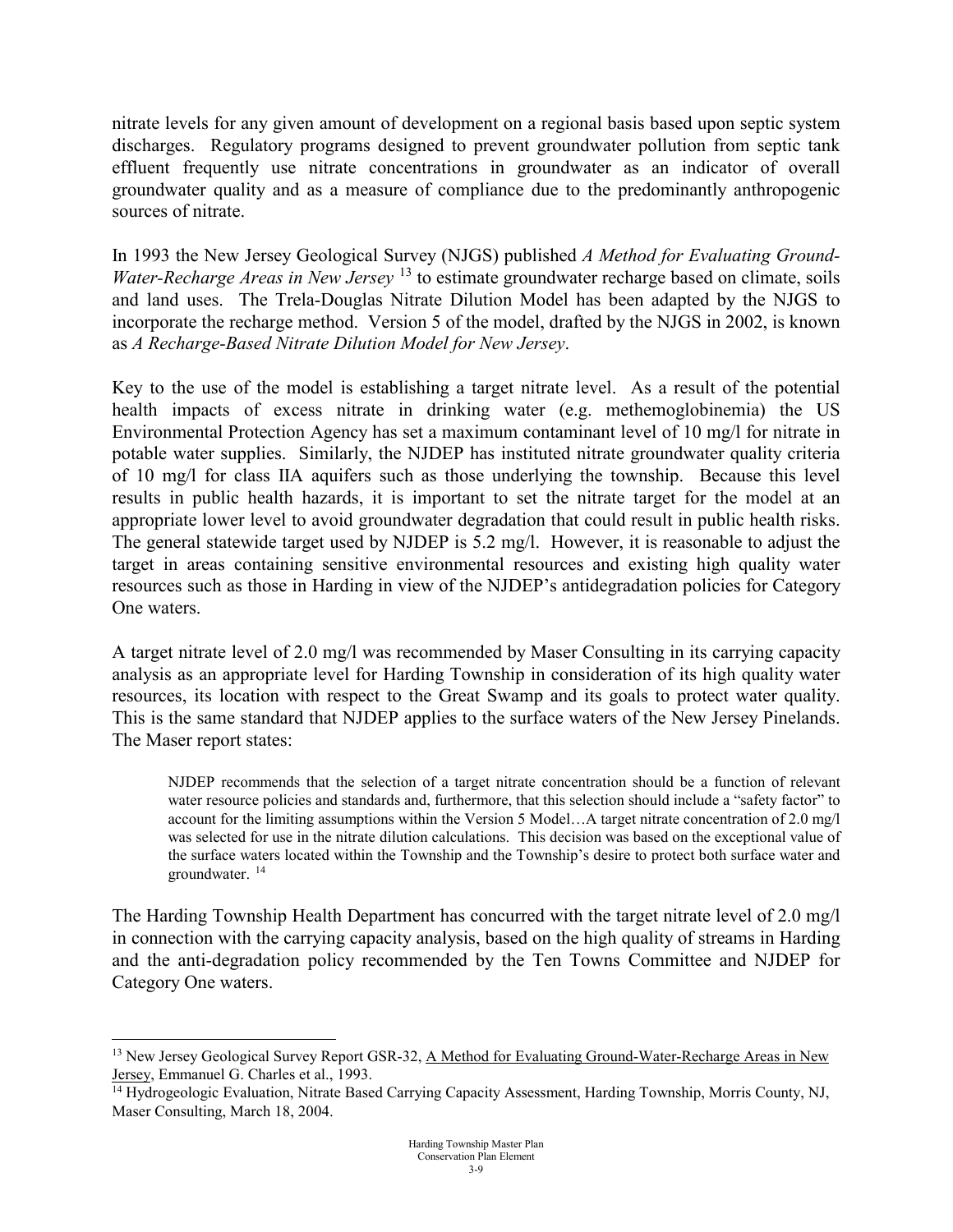The Nitrate Dilution Model is intended to be used as a tool in making land use planning decisions in communities that are dependent upon both groundwater and septic systems. Appropriate levels of development can be established consistent with the goal of protecting groundwater quality. The target of 2.0 mg/l is an appropriate target nitrate level for Harding because:

- Harding is immediately upstream of the Great Swamp National Wildlife Refuge and includes within it boundaries about half of the land area of the Refuge.
- 55% of the aggregate stream length in the township and almost all of the streams in the Great Swamp are categorized as Category One waters. These streams are of exceptional quality and should not be degraded. The goal of "no net increase in pollutant loadings and stormwater flows" recommended by the Ten Towns Committee and endorsed by NJDEP in 1993 is reasonable and attainable.
- Harding is included within Planning Area 5, the environmentally sensitive planning area, by the State Planning Commission.
- Harding is located in the planning area of the Highlands region and is also in the recharge zone of the Buried Valley Aquifer.Water resources in this area are of critical importance to the state and special care must be exercised with regard to land use and development policies to avoid contamination of the groundwater supplies upon which so many people depend.
- Harding has had a long-standing public policy to avoid the degradation of its surface and ground water resources.

The results of the carrying capacity analysis are displayed in Figure 13, Nitrate Dilution-Based Carrying Capacity Analysis, prepared by Maser Consulting Engineers. It indicates that target densities in the township range from 3.5 to 4.2 acres per septic system in the areas analyzed.<sup>[15](#page-9-0)</sup> This is the carrying capacity of the land in Harding to support septic systems so as to avoid future potential detrimental impacts from septic system discharges.

Zoning density is the most important public policy planning tool affecting the future quality of groundwater. This is especially true in Harding where many of the soils pose constraints to onsite septic development. In addition, there are areas in Harding where development densities already exceed those recommended by the carrying capacity analysis, as the villages and other higher density areas were developed long ago. According to the Harding Township Engineer:

The long term concentration of nitrates from conventional septic systems in groundwater depends upon the population density of an area and the annual groundwater recharge. Thus, if the quality of the water that forms the base flow in our streams is to be protected from degradation, the population density must be controlled. Based on the recent Maser Consultants study, it appears that a population density associated with 3-acre lots is not consistent with the goal of "no net increase" of water pollution established by the NJDEP for the Great Swamp Watershed. Although Harding Township has responded to this challenge by adopting an ordinance to control pollution from stormwater, until recently there has been little effort to

<span id="page-9-0"></span><sup>&</sup>lt;sup>15</sup> Areas with hydric soils (soils occasionally or perpetually saturated with water) and sewer service were not analyzed, as the Nitrate Dilution Model does not apply to these areas.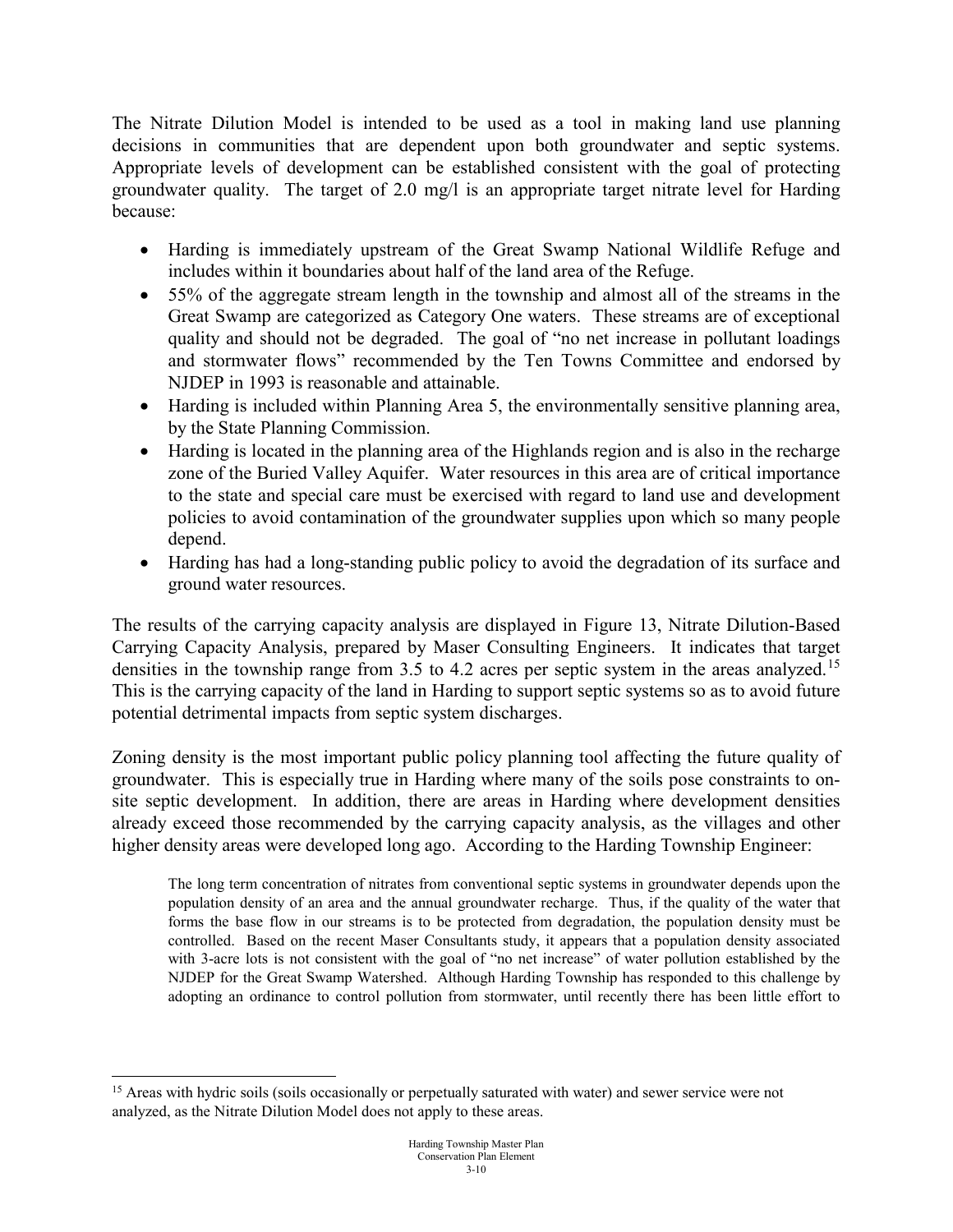control pollution resulting from the nominal operation of septic systems. This is essential if it is the township's objective to reach, or even approach, the "no net increase" goal. <sup>[16](#page-10-0)</sup>

Based on all of the above, the township's land use policies should require large lot sizes in less dense areas sufficient to mitigate potential contamination from nitrate loading, but also from leakage, as well as from other impacts of development such as surface runoff and pesticides.

#### **PROTECTION OF CRITICAL AREAS & NATURAL RESOURCES**

The protection of critical areas is an important planning goal for the township. Critical areas are those containing special environmental importance and/or sensitivity. They include stream corridors, flood plains, freshwater wetlands and steeply sloping terrain, as well as natural resources such as specimen trees, woodlands and meadows. The protection of these areas is important when development is proposed to mitigate soil erosion and maintain the high quality of the township's surface waters, as well as to maintain natural habitat for indigenous wildlife.

### **Open Space Preservation**

The preservation of open space through outright acquisition or easements is an important part of the township's overall strategy to fulfill the goals of this plan. The Open Space Plan element establishes the overall policies for open space acquisition in Harding.

Funding for open space acquisition is available from a variety of sources including local (Harding Open Space Trust Fund), county (open space and agricultural preservation funds) and the state (Green Acres Program) government as well as nonprofit conservation groups. Federal funding for expansion of the National Park and the Wildlife Refuge requires congressional authorization. With limited resources and high property values, it is increasingly important to leverage funding and utilize creative methods to achieve open space preservation goals. Harding has been particularly successful in partnering with open space organizations and foundations to achieve open space preservation objectives. Creative approaches including the leveraging of funds from a variety of sources and establishing and maintaining partnerships will be of increasing importance to open space acquisition in the future as property values continue to rise.

Generally, the acquisition of land for open space should give priority to lands containing areas of critical environmental importance or those containing natural resources of special significance. In setting priorities for open space acquisition, the township should consider land that:

- Protects, enhances or restores ecosystems, aquifers, stream corridors, or other water resources.
- Preserves Harding's rural heritage such as scenic vistas or landscapes, historic structures and bridle paths.

<span id="page-10-0"></span><sup>&</sup>lt;sup>16</sup> Memorandum dated May 14, 2004 from Robert H. Fox, PE to Marshall Bartlett, Chairman, Harding Township Planning Board.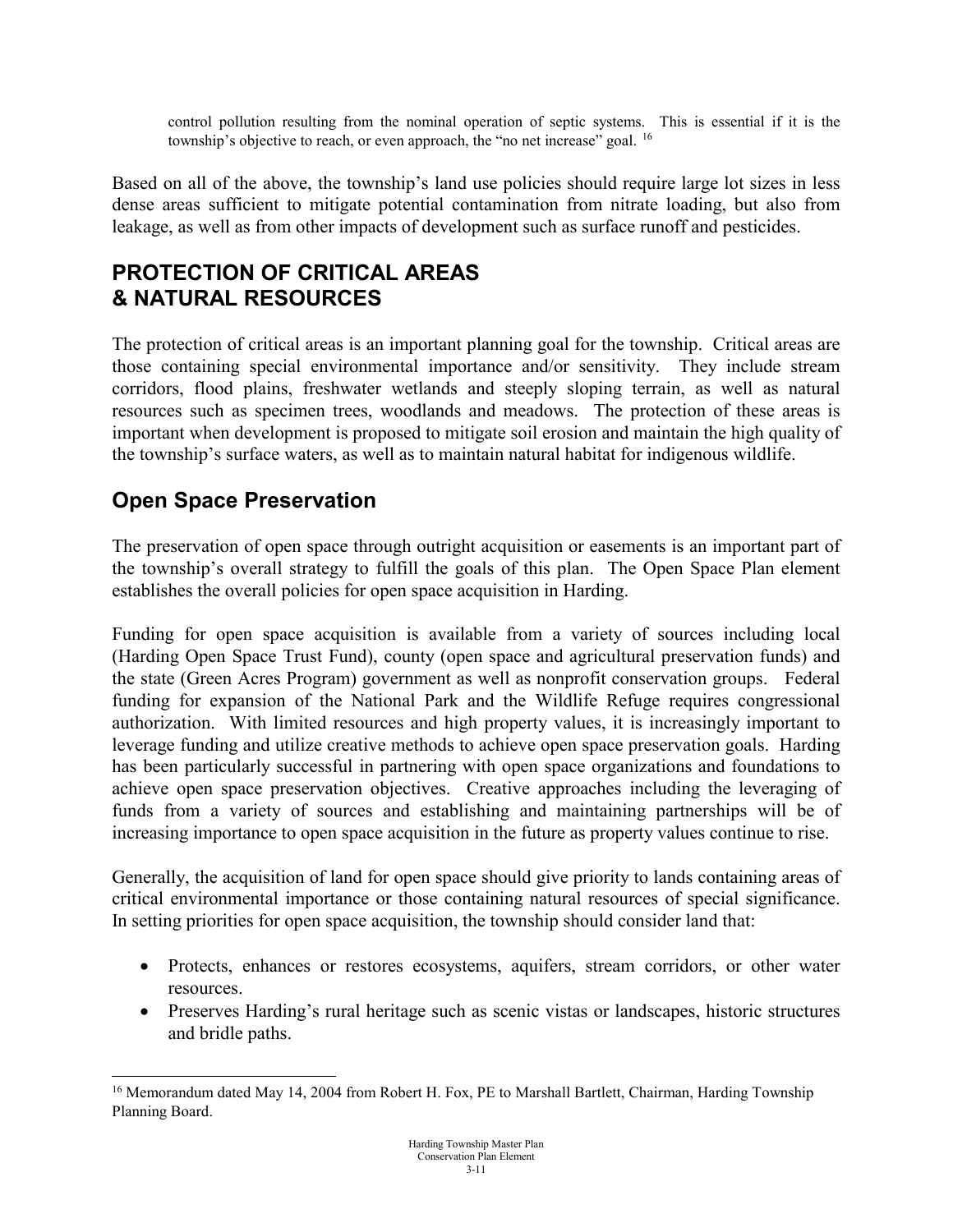- Complements existing open space.
- Serves as valuable wildlife habitat including forests and meadows.
- Establishes or contributes to a system of greenways.
- Should be acquired because development would have a substantial deleterious impact on the character of the township.

#### **Steep Slope Protection**

The slope of the land is an important determinant of the impact of development on the environment, especially upon water resources. A high degree of slope increases the amount and speed of stormwater runoff, which then increases the amount of soil erosion while decreasing groundwater recharge. The water quality of nearby streams is impacted by increases in sediments and other pollutants. The natural pattern of stream flows is altered by increasing flows during storm events but decreasing them at other times. These alterations are very damaging to the natural health of the stream and in the extreme can make them little more than drainage ditches.

A reduction of groundwater recharge is especially characteristic of the development of steeply sloping areas because of the increase in the speed and amount of runoff. This adversely impacts both the quantity of groundwater and, just as importantly, groundwater quality. Groundwater quality is impacted because quality is directly dependent upon the amount of recharge to dilute pollutants, both those naturally occurring but most importantly in Harding's case, man-made pollutants from septic discharges.

Land disturbance in steeply sloping areas should be limited as a general principle because adverse environmental effects are inevitable. Where it must occur, special construction methods and care must be taken to minimize soil loss, damage to vegetation, and maintenance of preexisting natural drainage patterns, to the extent possible. Most of the land northwest of Route 202 is characterized by steep slopes. This area is also the headwaters area for a number of high quality streams. Special care for the protection of these headwaters should be a focus of planning concern for the township.

### **Stream Corridor Protection**

The streams that crisscross the township eventually lead to the Great Swamp. The state regulates development in areas identified as freshwater wetlands and requires special permits for stream crossings. Although recent state regulations stipulate new setback limitations along Category One streams, there is no state regulation of the land uses along other streams.

Consistent with state planning policies for environmentally sensitive areas, the township has established land use standards protecting stream corridors from the negative effects of development. The standards include setback requirements for new structures and limitations on the removal of vegetation. Conservation easements are required to be established along wetlands and waterways as part of the subdivision and site plan review process, consistent with the goals and objectives of this Master Plan to provide lasting protection for these important water resources.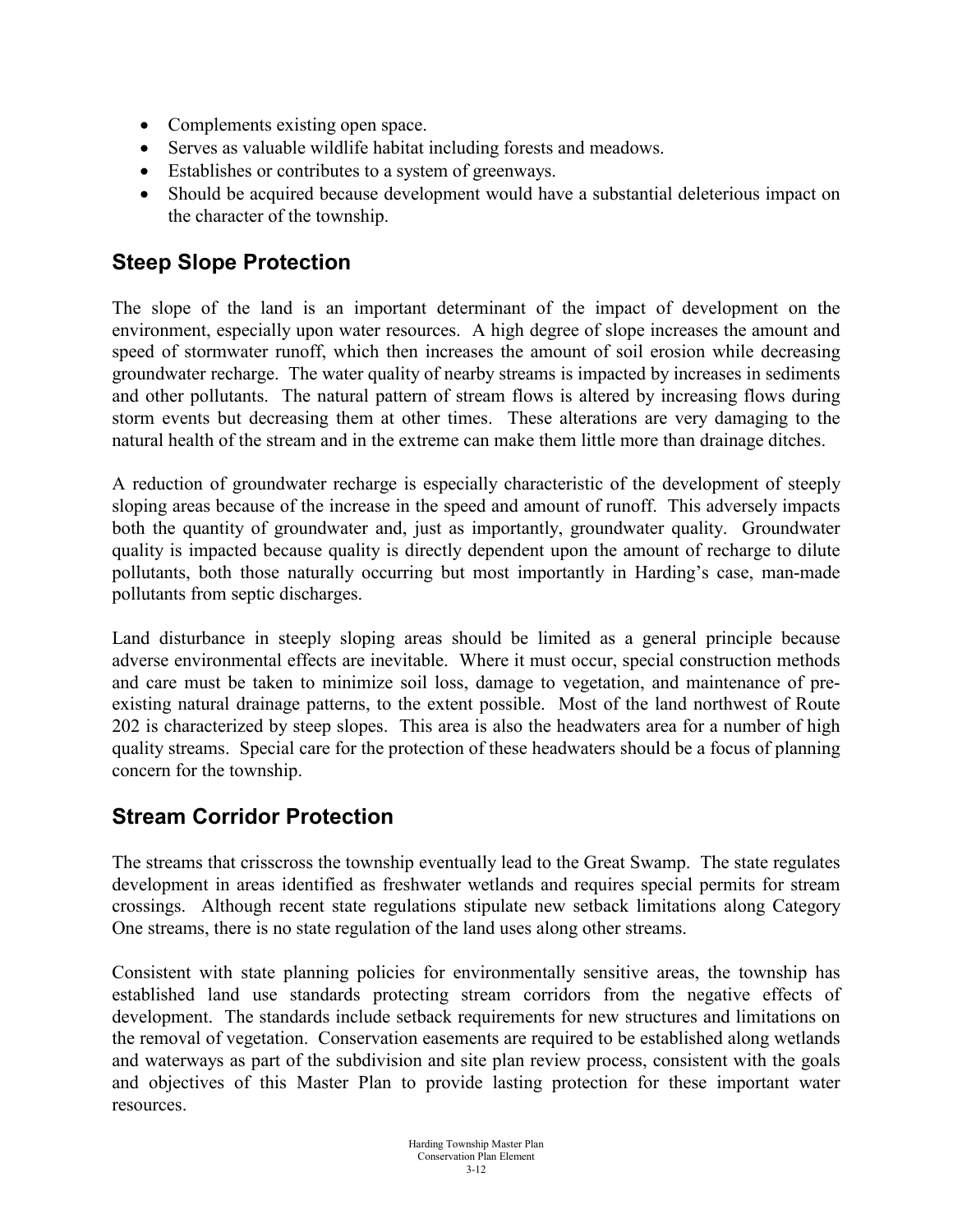## **Tree Protection**

The preservation of trees and hedgerows is important to maintaining the rural character of the township and to environmental protection. The indiscriminate clearing of undeveloped acreage and excessive tree removal on developed private property contribute to soil erosion, the loss of wildlife habitat, and the degradation of air and water quality. The preservation of buffer areas along perimeter property lines and the preparation and implementation of landscape plans in connection with new development are measures that support the rural preservation and environmental protection goals of this Master Plan. The Shade Tree Advisory Committee assists and advises township departments, boards and commissions in matters relating to landscape plantings and native vegetation on public lands and private property under review by appropriate boards.

#### **Critical Habitats**

Harding Township has developed over the years in a predominantly low-density residential pattern that has maintained its great variety of floral and fauna communities. This, together with the large public land holdings, has served to insulate the township from the great suburban pattern of growth which has characterized much of the surrounding region. Figure 11, Critical Areas map, at the end of the Environmental Resources Inventory (ERI) depicts areas with habitats utilized by federal and state endangered species, as well as areas of special concern and suitable habitat.

Primrose Brook connects Jockey Hollow and the Great Swamp. The maintenance of stream and forest corridors between the two reservations will promote the continuance of the township's most unique wildlife habitats. In addition, buffers along Loantaka Brook, Great Brook, Silver Brook, and Pine Brook will ensure the continued high quality of these unique habitat areas. This is particularly important in connection with Great Brook and Pine Brook, which are directly linked to the Great Swamp.

Recent development in Harding, however, has taken place in a more intensive fashion as more subdivisions have been developed with large homes, extensive impervious coverage, and formal landscaped areas. Land use planning policies should promote the goal of preserving wildlife habitats, especially in corridors that reduce the effect of creating isolated pockets. It is important that land use planning decisions are made so as to mitigate the negative impacts that can result from unchecked growth, for once destroyed, wildlife habitats and unique areas of vegetation may be impossible to retrieve. The primary land use planning strategy recommended in this plan for avoiding these impacts is low densities of permitted development.

Major applications for development should be accompanied by an Environmental Impact Statement that includes measures to avoid impacting ecologically significant areas and, if this is not possible, measures which will lessen and offset unavoidable adverse impacts so that there is no net loss of habitat value. Examples of mitigating measures include establishing limits of disturbance to protect existing trees and wooded areas, replenishing disturbed vegetation with